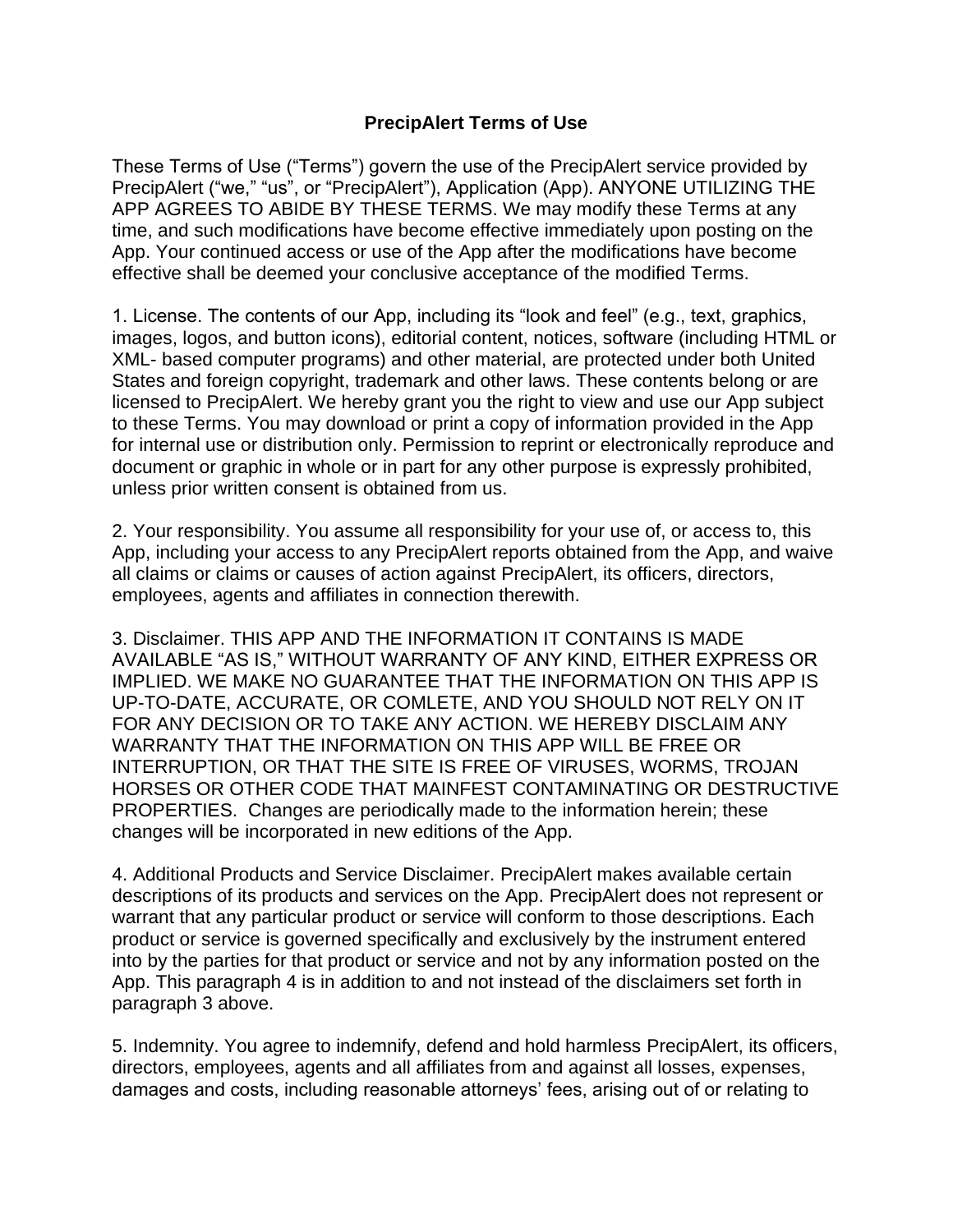any violation of these Terms or any activity related to use of the App (including but not limited to infringement of third parties' worldwide intellectual property rights or negligent or wrongful conduct) by you or any other person accessing the App on your behalf.

6. Restricted Access to Portions of the App. You agree to take reasonable measures to ensure that no unauthorized person or entity shall have access to restricted areas of the App using your name or password. You agree that, if you are provided rights to access or use restricted areas of the App, those rights are non-transferable. You may not assign, sublicense, transfer, pledge, lease, rent or share the username and password to anyone other than the employee or agent authorized to act on your behalf, and subject to all of the provisions set forth in these Terms. You assume all responsibility for loss or misuse of your password and are responsible for any activities undertaken by a person in possession of your username or password for any reason other than solely due to the negligence of PrecipAlert.

7. Governing Law and Forum. These Terms and the interpretation, performance and enforcement of your and PrecipAlert rights and duties, shall be constructed in accordance with the laws of the United States, except for the conflict or choice-of-law principles thereof. By using the App, you agree to submit any and all disputes arising out of or relating to these Terms to the exclusive jurisdiction of the state or federal court located in Douglas County, Nebraska, or, at PrecipAlert sole election, to binding arbitration before a single arbitrator pursuant to the United States Commercial Dispute Resolution Procedures, with such arbitration to take place in the United States court of Law.

8. Privacy. We may use the information you provide for internal business purposes, including to send you subsequent communications. We will not sell or transfer your business information to a third party without your permission.

What Information We Collect and What We Do with It

We do not collect Personal Information from visitors to our Mobile Application unless you voluntarily decide to transmit it to us through one of the provided forms or e-mail addresses. Application users are invited to make inquiries about our company and the service we provide. We may use all the information you provide us in those communications to respond to your inquiry and to provide you with information relating to our company or products that we believe you may find of interest.

9. GDPR. If your use of any PrecipAlert products and services fall within or are subject to the EU General Data Protection Regulations, you, as the data controller, are responsible for all personally identifiable data stored within the PrecipAlert product or service. For more information see the PrecipAlert Privacy Policy 2018.

**We reserve the right to change these Terms of Use as well as the PrecipAlert Privacy Policy from time to time. Your use of our Website and Mobile Application and submission of Personal Information through these applications constitutes**